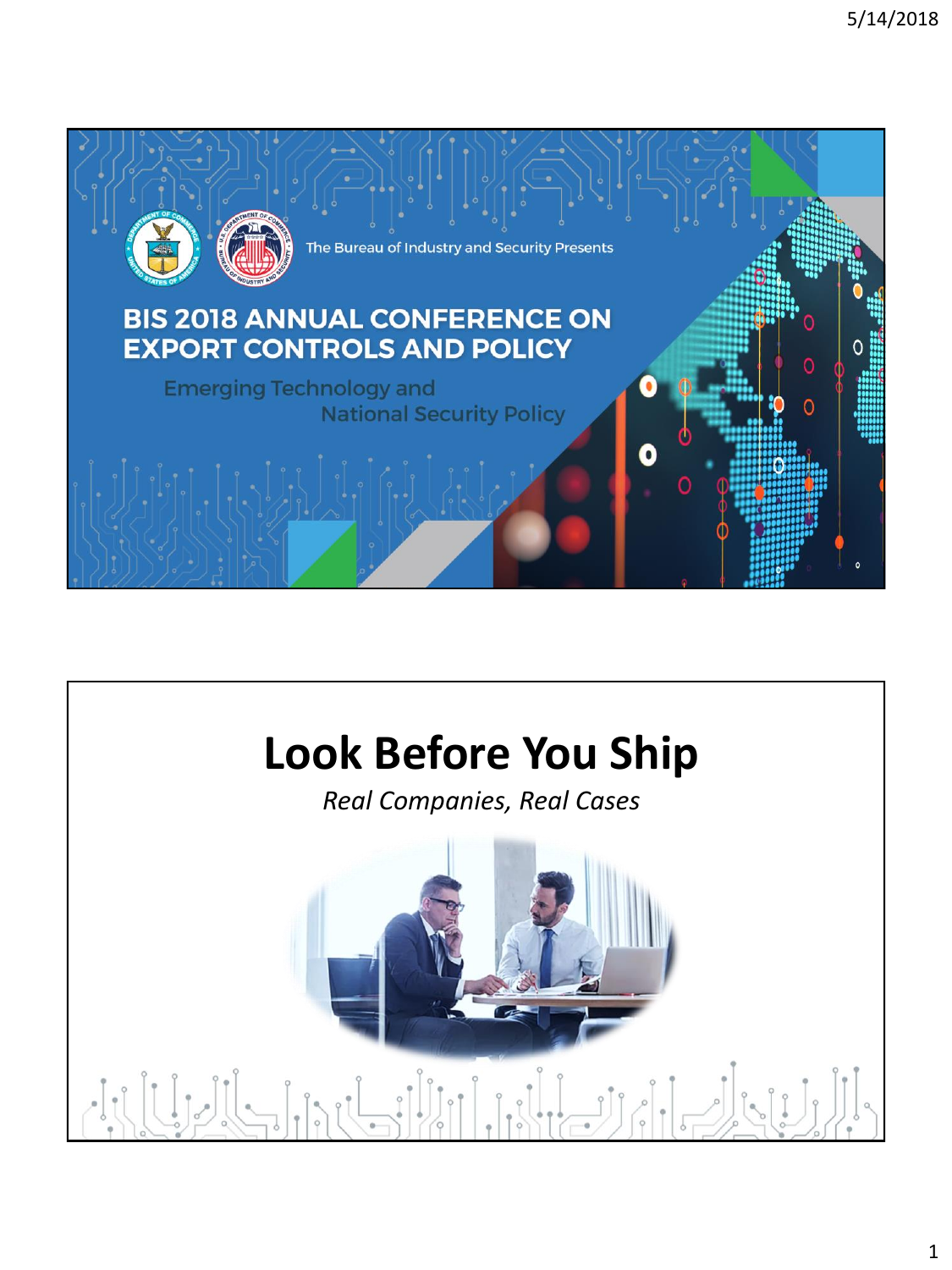

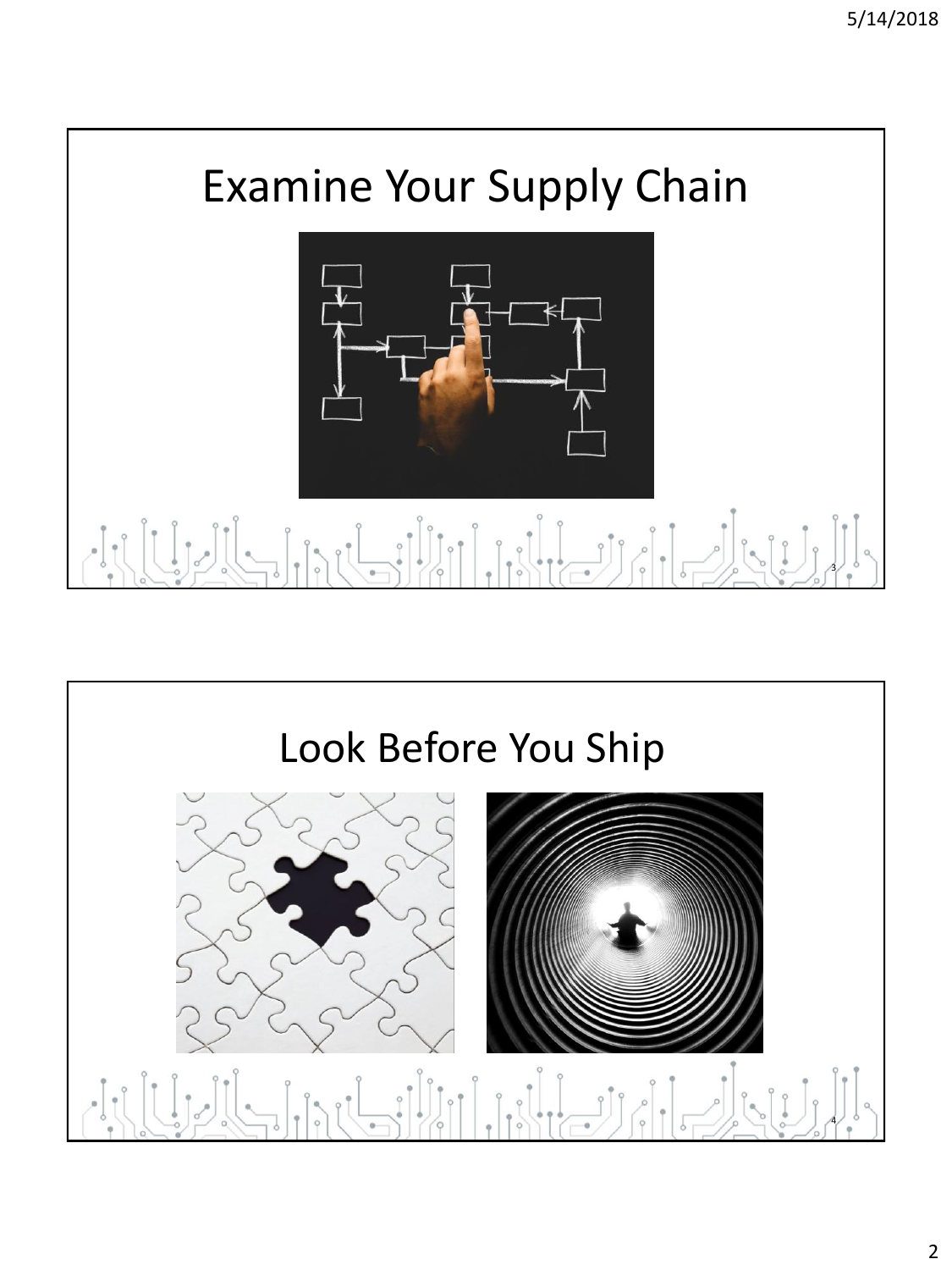|         | Last Minute Change                                                                                                                      |
|---------|-----------------------------------------------------------------------------------------------------------------------------------------|
|         | Robert.Bobby@TrustCompany.com<br>Orders@CompanyAbc.com<br>From:<br>To:<br>C <sub>C</sub><br>Order<br>Subject:                           |
|         | Hey Greg,                                                                                                                               |
|         | I need to make a change to my order of 5 crates of your XL Lithium<br>Batteries. Rather than Mexico, can you ship to San Paulo, Brazil? |
|         | With regards,                                                                                                                           |
|         | Robert                                                                                                                                  |
|         | Retention Policy: 5 year Inbox (5 years) Expires: 2/22/2023                                                                             |
| $\circ$ |                                                                                                                                         |

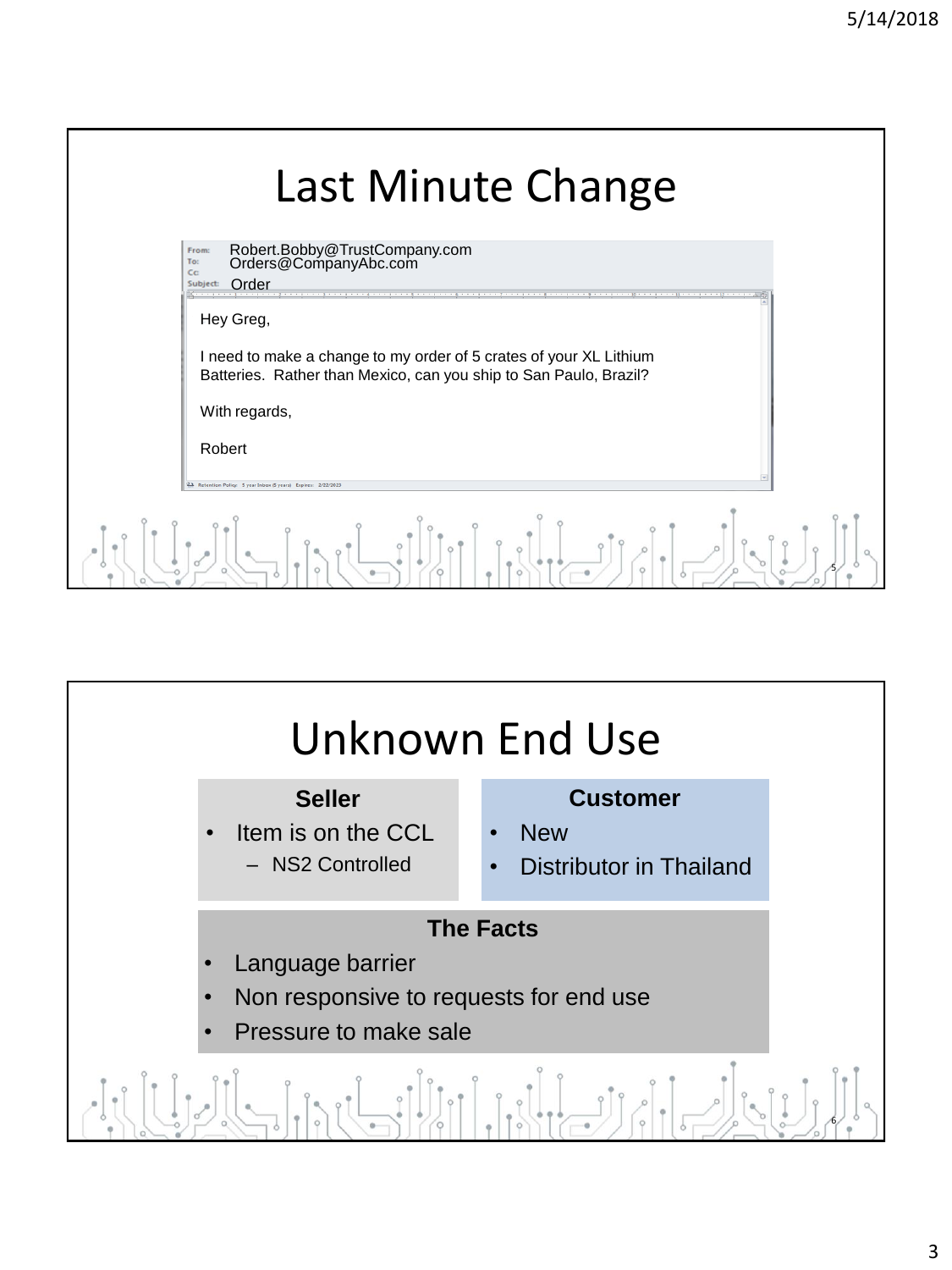

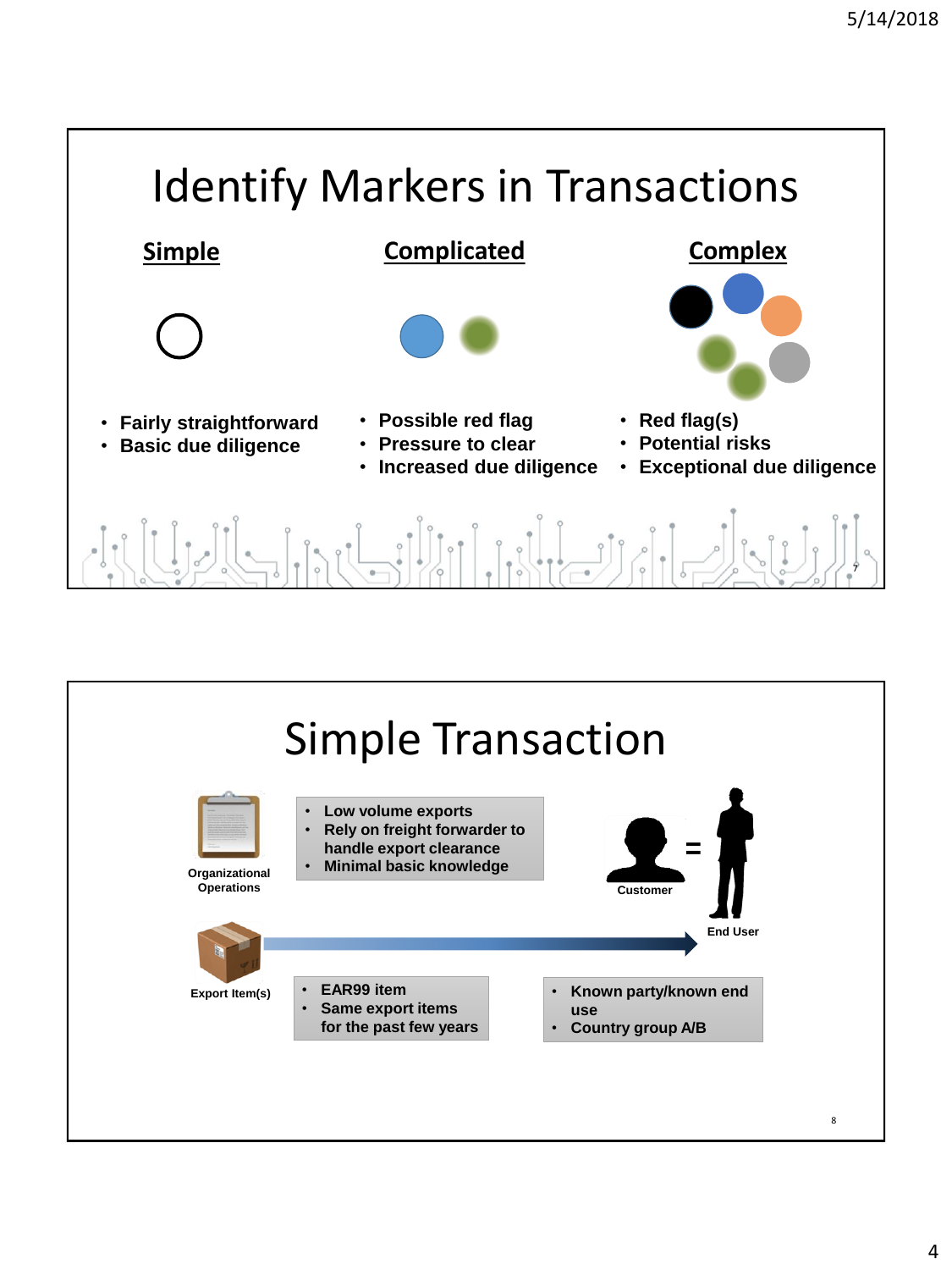

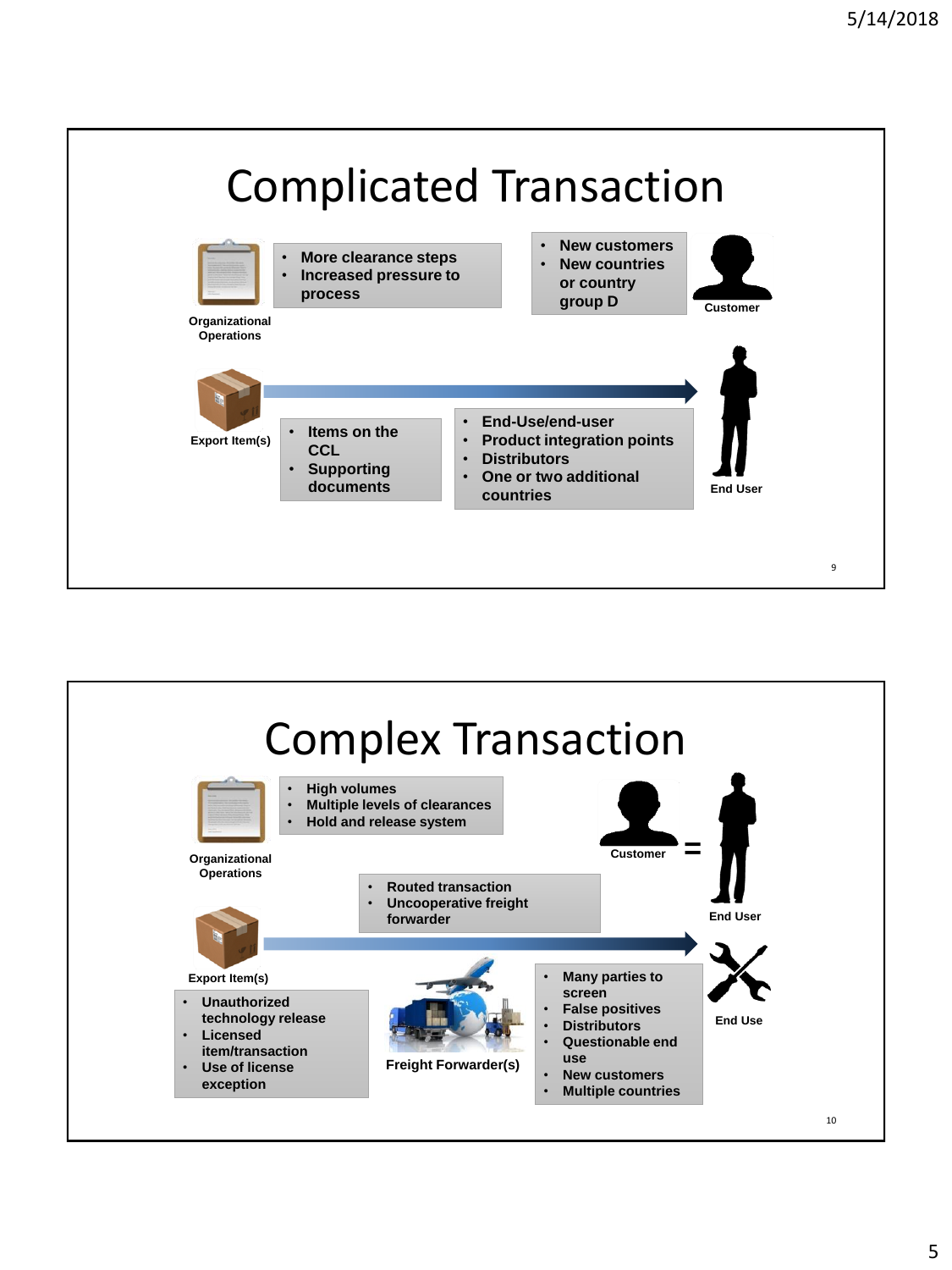#### Build an Action Plan Based on Transaction Type

- Identify with Risk Assessment
- Capture in Export Authorization Procedures
- Develop Action Plan in Areas of Concern
- Run Stress Test

<u> Edicion de la propiedad de la propiedad de la propiedad de la propiedad de la propiedad de la propiedad de la</u> 11

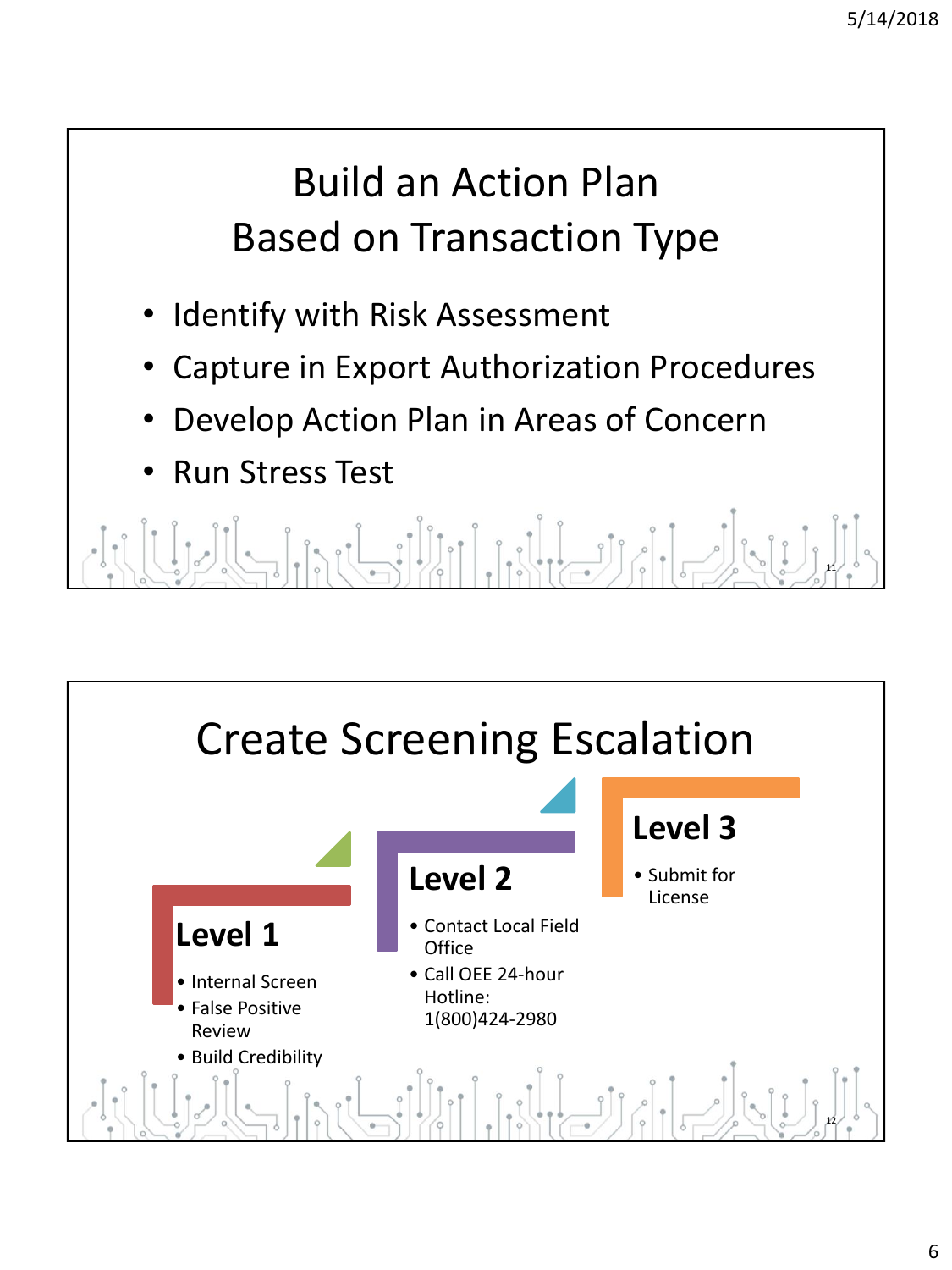



Greensboro, NC

#### $\left| \bigcup_{i=1}^{n} \right|$ 13

## About RF Micro Devices Inc.

- Founded in 1991
- Merged with TriQuint Semiconductor in 2014
- RFMD and TriQuint formed Qorvo in 2015
- 3,500 employees as of 2014

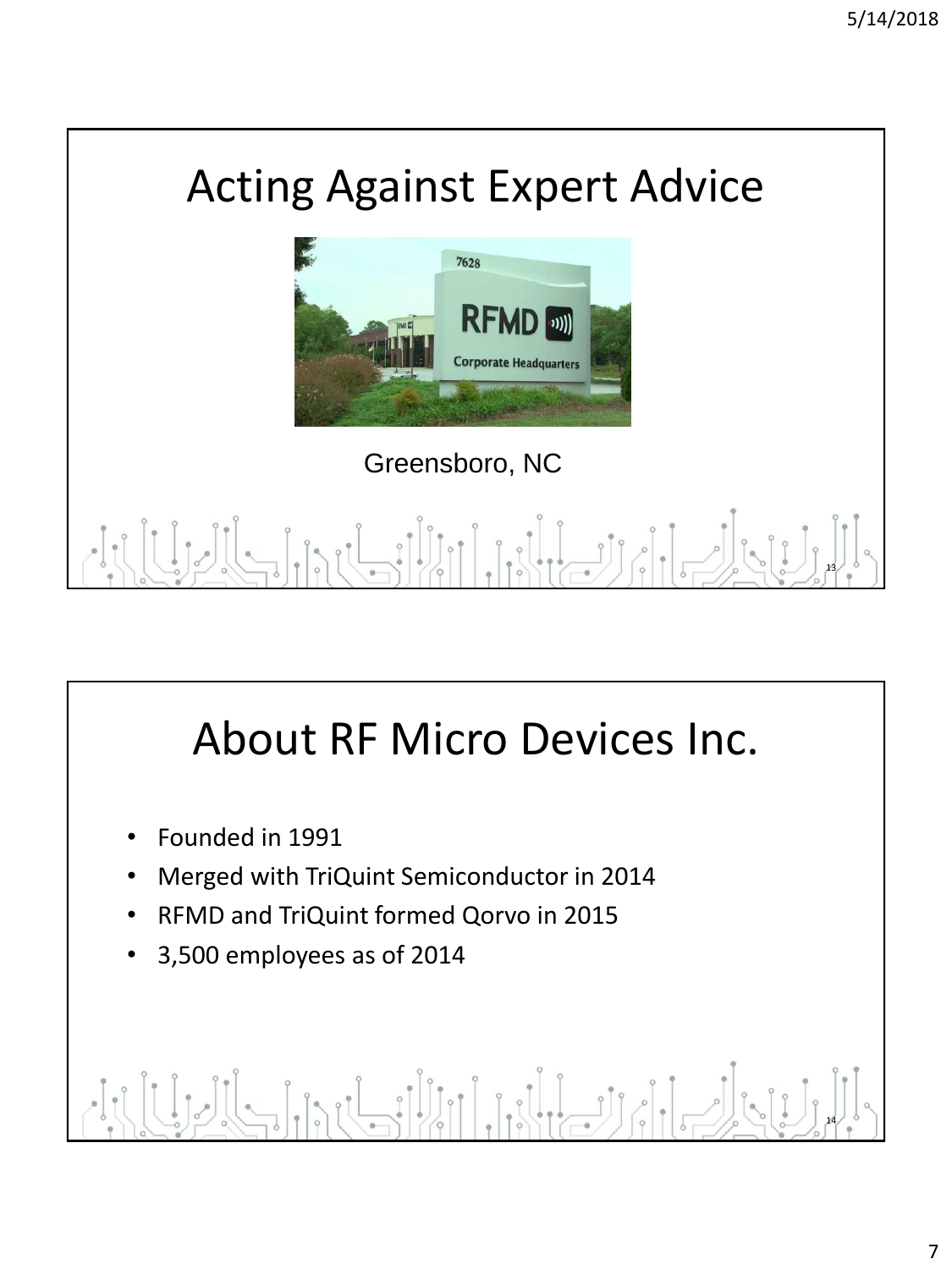## Primary Items

- RF3000 and RF3002 spread-spectrum baseband modem
- Classified as ECCN 5A001
- Typical Applications: Wireless LAN Systems, ISM Band Systems, Direct Sequence Systems, Wireless Modems, Wireless Point-to-Point

pul illul ideal dich 15

# Violations

- On or about May 17, 2002 to November 23, 2003, RFMD exported spread-spectrum modems classified as ECCN 5A001 to China without licenses
- Fourteen occasions, valued at approximately \$58,000
- **Charges: Engaging in prohibited conduct (14), Acting with knowledge (14), False statements on Shipper's Export Declarations (SEDs) (13)**

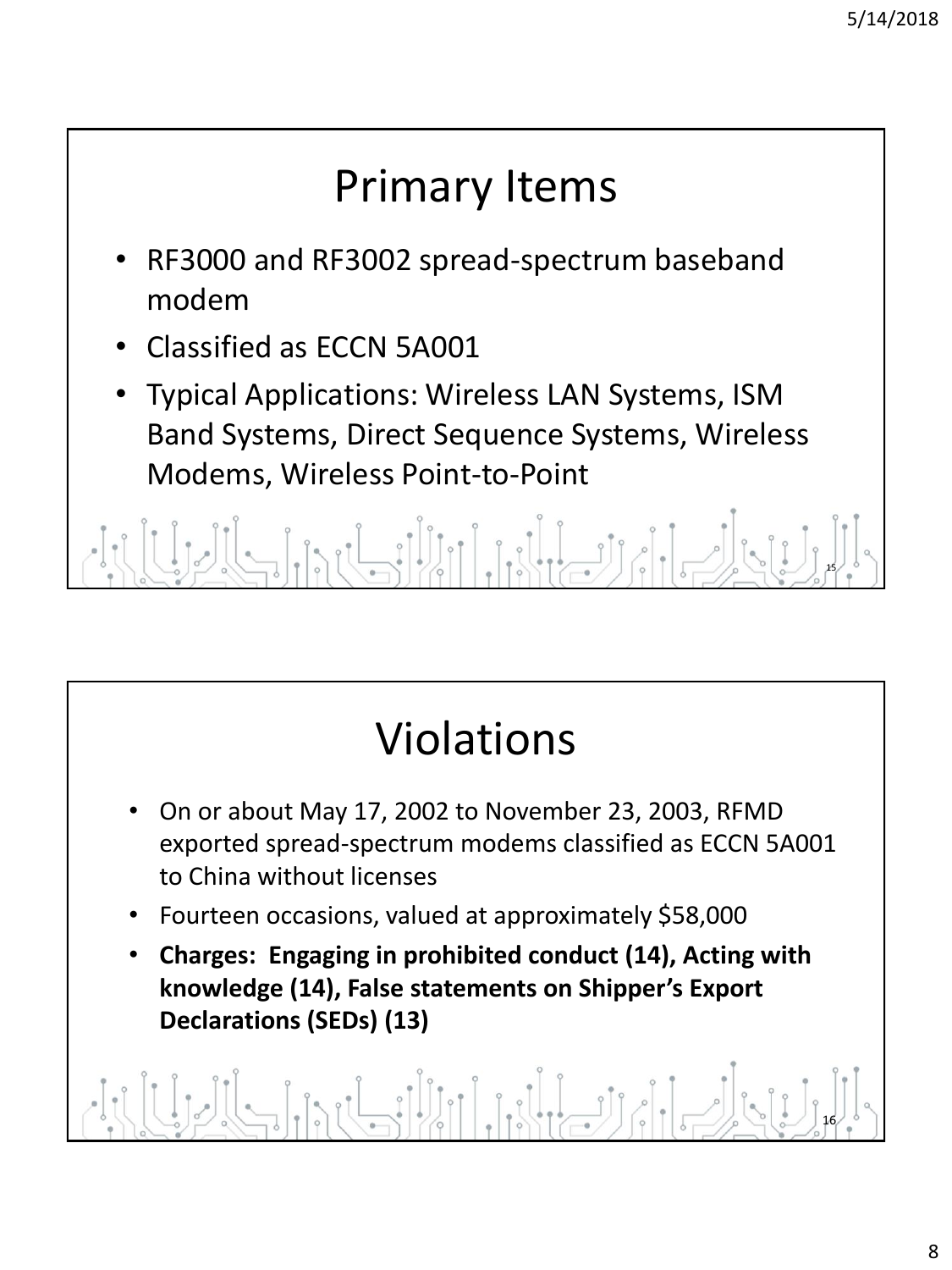#### Mistakes

- 1) Failed to implement advice from consultant
- 2) Exported items to China without license
- 3) No self-audit procedures or EEI filings to discover issue

#### rusibilita 17

# Settlement Highlights

- \$190,000 civil penalty
	- Full amount and interest must be paid by due date, or a penalty charge and administrative charge will be incurred
- Export privileges contingent on timely payment
- Order shall be available to public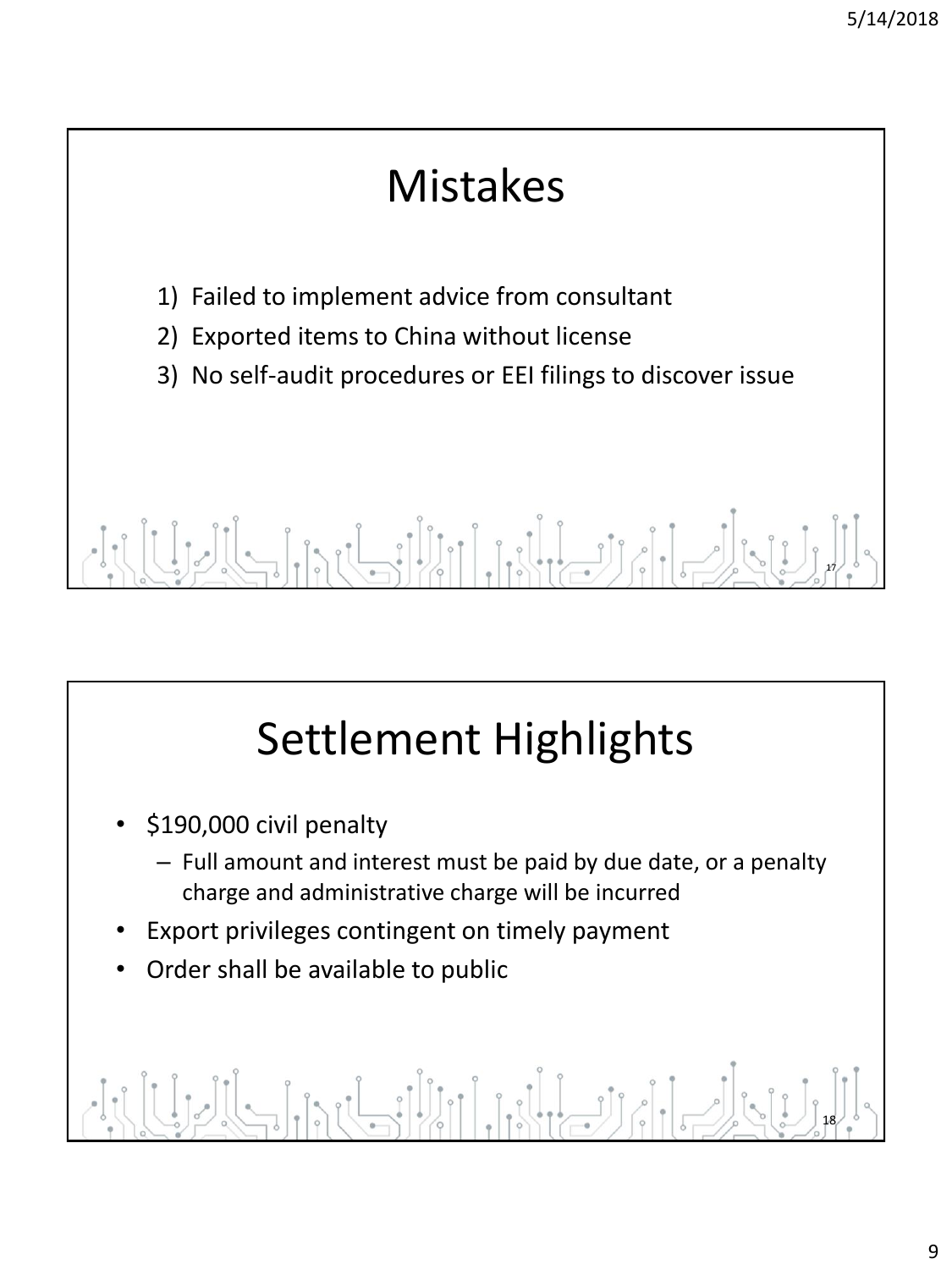

## About MHz Electronics, Inc.

- Specializes in buying and selling electronic manufacturing equipment, test equipment, and specialty items
- 2.2 million dollars annual revenue
- Founded in 1973
- Approximately 10 employees
- 68,000 square foot warehouse for inventory

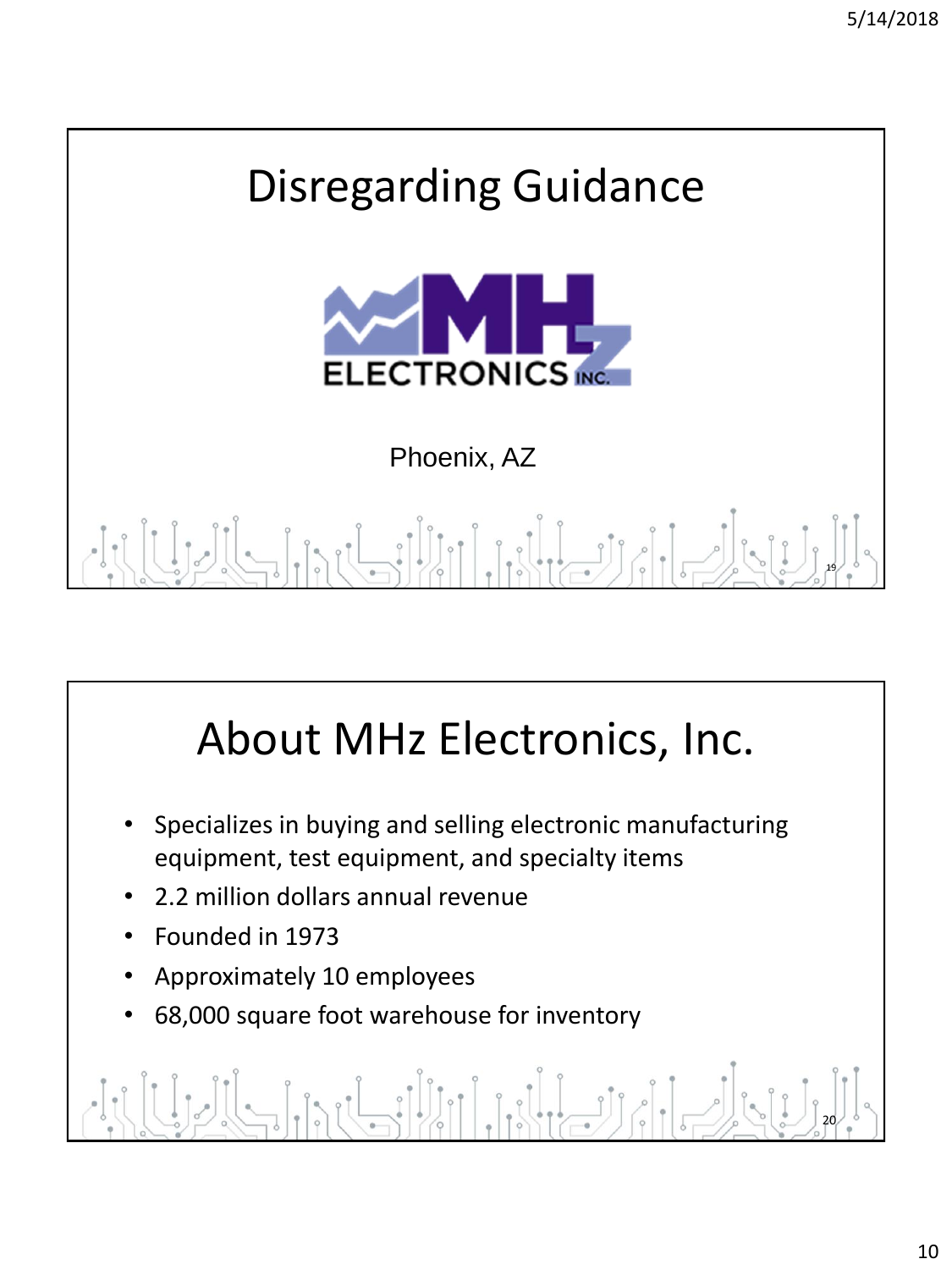

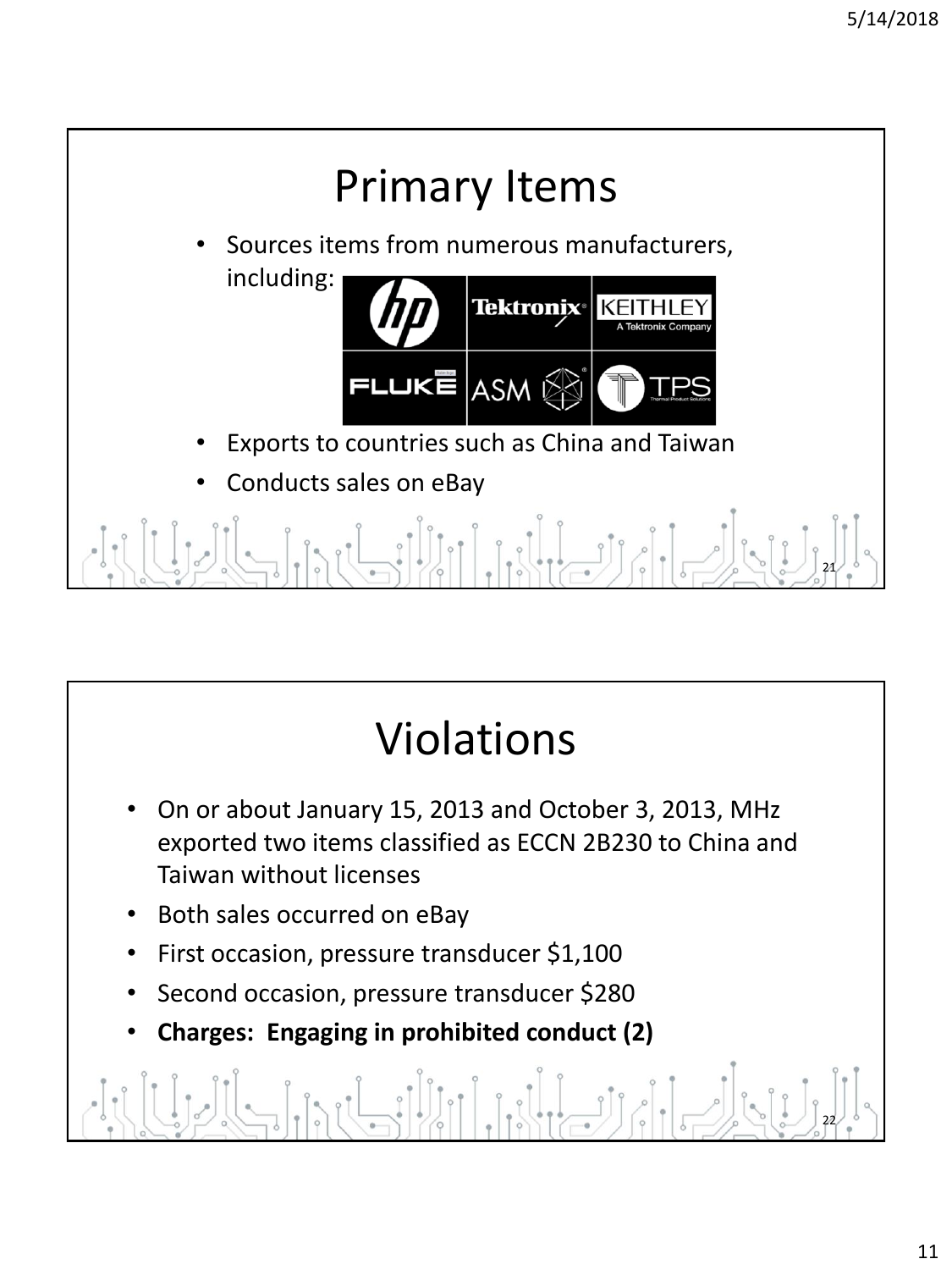#### Mistakes

- 1) Did not seek to determine ECCN
- 2) Did not seek to determine end user or end use
- 3) Did not seek to determine whether or not a license was required
- 4) No compliance program
- 5) Received outreach visits from both FBI and BIS prior to these violations

 $\left[\left[\left(1,1\right)\right]\right]$ 23

# Settlement Highlights

- \$10,000 civil penalty
- External audit
	- Export privileges dependent on audit
- Cannot deny allegations/order shall be available to public

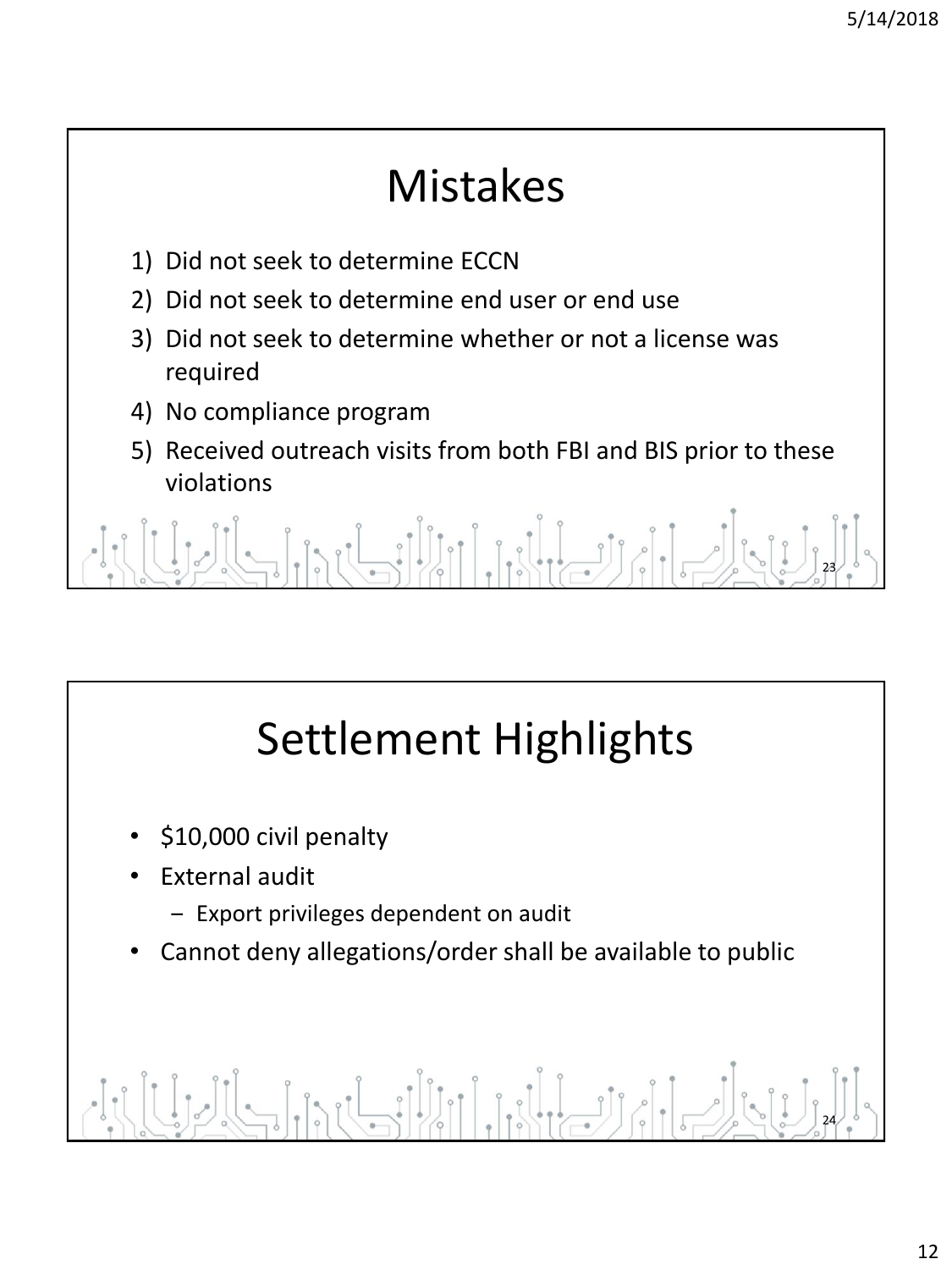

## About Pilot Air Freight

- Established in 1970, Pilot Freight Services is the largest privately held U.S. freight forwarder operating today
- Pilot Freight Services is a full-service global transportation and logistics company with over 75 locations throughout North America, as well as western European operations, administration offices in the Netherlands and Spain, and a worldwide network of overseas partners
- *…"we move your freight anywhere in the world, we can also deliver the expertise and customized [shipping and logistics services](http://www.pilotdelivers.com/freight-shipping-services/default.aspx) that help your business run more effectively and efficiently than you ever thought possible."*
- 190 major markets worldwide
- Corporate Office in Lima, PA has attained [ISO 9001 registration](http://www.pilotdelivers.com/about-pilot-freight-services/commitment-to-quality/cerfitications.aspx)

26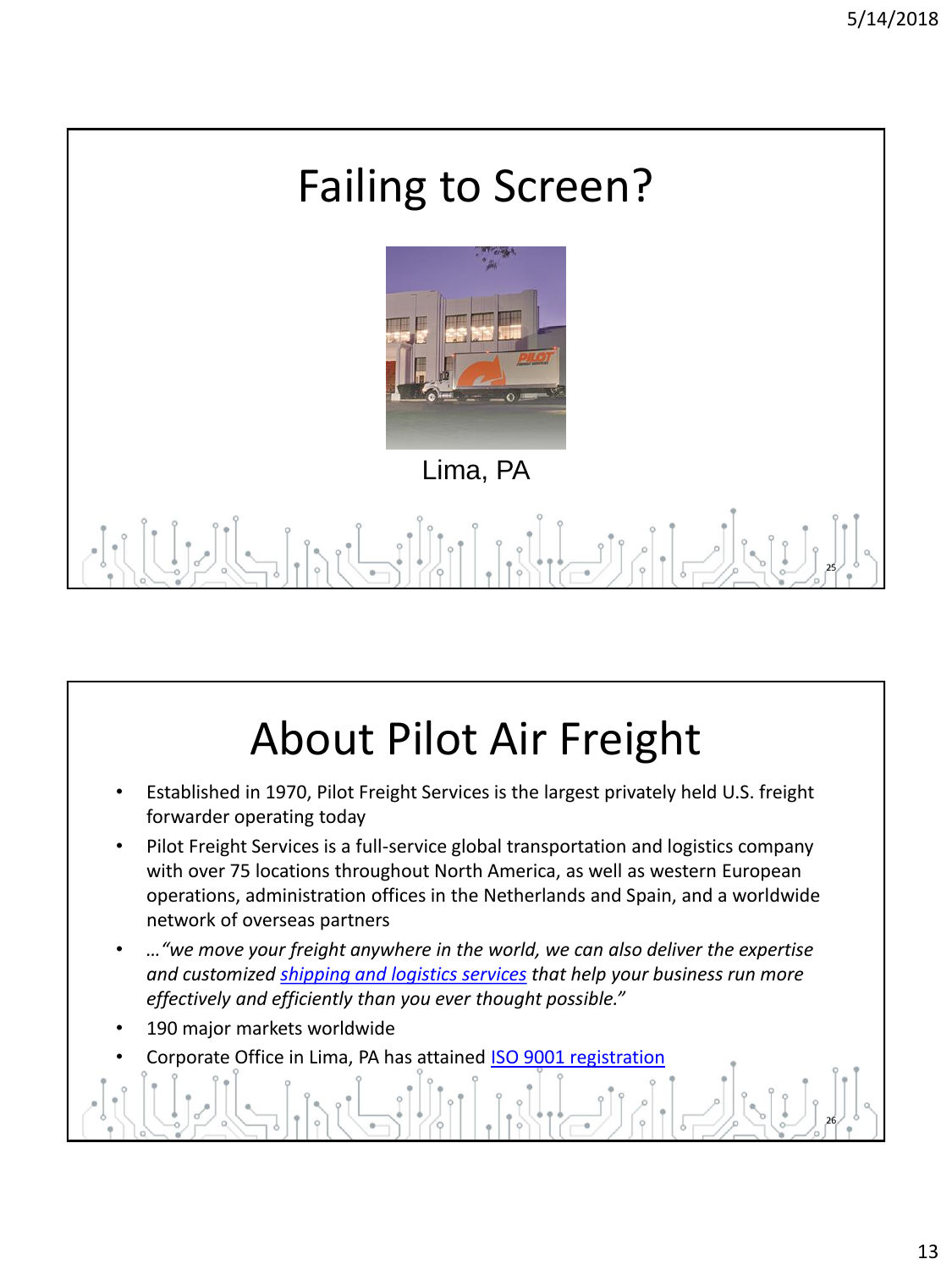#### 27 • On or about February 2015, Pilot facilitated the attempted unlicensed export to IKAN Engineering Services, on the BIS Entity List • Export included ultrasonic mill cutting machine classified as ECCN 2B991 and related electrical equipment (EAR99), valued at approximately \$250,287 • **Charges: Aiding or abetting an attempted unlicensed export to a listed entity (1)** Violations



- Online interface was not connected to their primary portal that screens against the Entity List and other U.S. Government prohibited party lists
- No license was sought or obtained for this transaction
- Shipment was detained by BIS